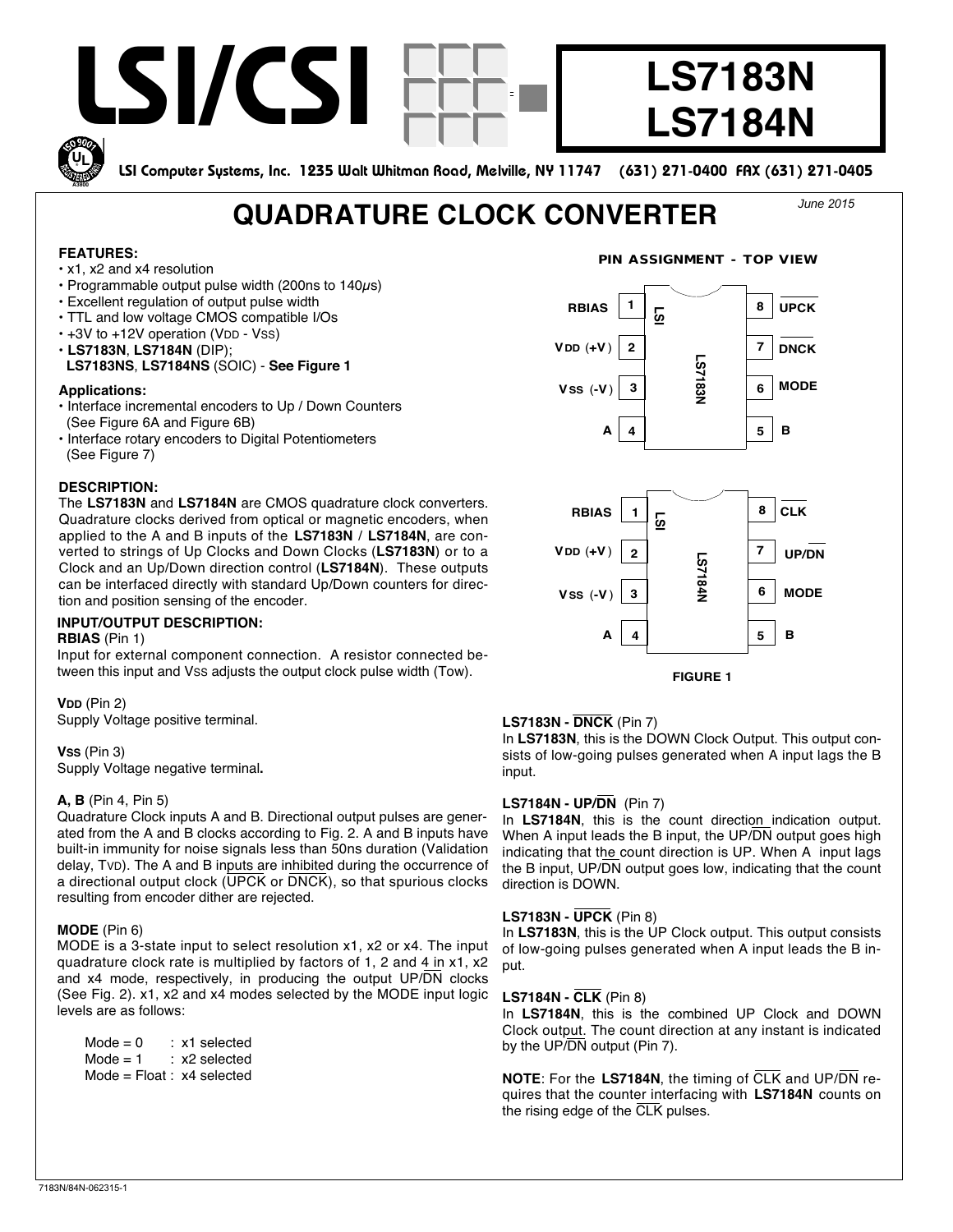| <b>ABSOLUTE MAXIMUM RATINGS:</b>                     |                              |                                                                  |                  |                          |                |                                                                       |
|------------------------------------------------------|------------------------------|------------------------------------------------------------------|------------------|--------------------------|----------------|-----------------------------------------------------------------------|
| <b>PARAMETER</b>                                     | <b>SYMBOL</b>                |                                                                  | <b>VALUE</b>     |                          | <b>UNITS</b>   |                                                                       |
| DC Supply Voltage                                    | $V_{DD} - V_{SS}$            | 16                                                               |                  | V                        |                |                                                                       |
| Voltage at any input                                 | $V_{\text{IN}}$              | $V_{SS}$ -0.3 to $V_{DD}$ +0.3                                   |                  |                          | V              |                                                                       |
| Operating temperature                                | $T_A$                        | $-20$ to $+85$                                                   |                  |                          | $\mathbf{C}$   |                                                                       |
| Storage temperature                                  | ${\mathsf T}_{\mathsf{STG}}$ | -55 to 150                                                       |                  |                          | $\mathbf{O}_C$ |                                                                       |
| DC ELECTRICAL CHARACTERISTICS:                       |                              | (Unless otherwise specified VDD=3V to 12V and TA=-20°C to +85°C) |                  |                          |                |                                                                       |
| <b>PARAMETER</b>                                     | <b>SYMBOL</b>                | <b>MIN</b>                                                       | <b>TYP</b>       | <b>MAX</b>               | <b>UNITS</b>   | <b>CONDITION</b>                                                      |
| Supply Voltage                                       | $V_{DD}$                     | 3                                                                |                  | 12                       | V              |                                                                       |
| Supply Current                                       | $I_{DD}$                     |                                                                  | 1.5              | 1.65                     | mA             | $V_{DD}$ =12V, all input frequencies=0 Hz and $R_{BIAS}$ =2M $\Omega$ |
| <b>MODE INPUT:</b>                                   |                              |                                                                  |                  |                          |                |                                                                       |
| Logic 0                                              | $V_{ml}$                     |                                                                  |                  | 0.5                      | V              |                                                                       |
| Logic 1                                              | $V_{mh}$                     | $V_{DD} - 0.5$                                                   |                  |                          | V              |                                                                       |
| Logic Float                                          | $V_{\text{mf}}$              | $(V_{DD}/2) - 0.5$                                               | $V_{DD}/2$       | $(V_{DD}/2) + 0.5$       | V              |                                                                       |
| Logic 0 Input Current                                | $I_{ml}$                     |                                                                  | 2.2              | 4.2                      | μA             | $V_{DD} = 3V$                                                         |
|                                                      | $I_{ml}$                     |                                                                  | 3.5              | 6.9                      | μA             | $V_{DD} = 5V$                                                         |
|                                                      | $I_{ml}$                     |                                                                  | 8.3              | 16.2                     | μA             | $V_{DD} = 12V$                                                        |
| Logic 1 Input Current                                | $I_{\text{mh}}$              |                                                                  | $-2$             | $-9.8$                   | μA             | $V_{DD} = 3V$                                                         |
|                                                      | $I_{\text{mh}}$              |                                                                  | $-3.4$           | $-6.6$                   | μA             | $V_{DD} = 5V$                                                         |
|                                                      | $I_{\text{mh}}$              |                                                                  | $-8.2$           | $-16$                    | μA             | $V_{DD} = 12V$                                                        |
| A,B INPUTS:                                          |                              |                                                                  |                  |                          |                |                                                                       |
| Logic 0                                              | $V_{ABI}$                    |                                                                  | $\blacksquare$   | 0.25V <sub>DD</sub>      | V              |                                                                       |
| Logic 1                                              | $V_{ABh}$                    | $0.7V_{DD}$                                                      |                  |                          | V              |                                                                       |
| Input Current                                        | $I_{ABlk}$                   |                                                                  | $\boldsymbol{0}$ | 10                       | nA             |                                                                       |
| <b>RBIAS INPUT:</b>                                  |                              |                                                                  |                  |                          |                |                                                                       |
| <b>External Resistor</b>                             | $R_B$                        | $2\mathsf{K}$                                                    | ÷,               | <b>10M</b>               | $\Omega$       |                                                                       |
| <b>ALL OUTPUTS:</b>                                  |                              |                                                                  |                  |                          |                |                                                                       |
| Sink Current                                         | $\mathsf{I}_{\text{ol}}$     |                                                                  | $-3.4$           |                          | mA             | $V_{O} = 0.5V$ , $V_{DD} = 3V$                                        |
|                                                      | $\mathsf{I}_{\text{ol}}$     |                                                                  | $-4.8$           | $\overline{\phantom{a}}$ | mA             | $V_{O} = 0.5V$ , $V_{DD} = 5V$                                        |
|                                                      | $I_{0}$                      |                                                                  | $-7.2$           | ÷,                       | mA             | $V_{O} = 0.5V$ , $V_{DD} = 12V$                                       |
| Source Current                                       | $I_{\text{oh}}$              |                                                                  | 1.7              |                          | mA             | $V_0 = 2.5V$ , $V_{DD} = 3V$                                          |
|                                                      | $I_{oh}$                     |                                                                  | 2.2              | $\overline{\phantom{a}}$ | mA             | $V_{O} = 4.5V$ , $V_{DD} = 5V$                                        |
|                                                      | $I_{oh}$                     |                                                                  | 3.1              | $\overline{\phantom{a}}$ | mA             | $V_0 = 11.5V$ , $V_{DD} = 12V$                                        |
| TRANSIENT CHARACTERISTICS ( $T_A = -20$ °C to +85°C) |                              |                                                                  |                  |                          |                |                                                                       |
| PARAMETER                                            | <b>SYMBOL</b>                | <b>MIN</b>                                                       | <b>TYP</b>       | <b>MAX</b>               | <b>UNITS</b>   | <b>CONDITION</b>                                                      |
| Output Clock Pulse Width                             | $T_{OW}$                     | 540                                                              |                  |                          | ns             | $V_{DD} = 3V$                                                         |
|                                                      | $T_{OW}$                     | 225                                                              |                  |                          | ns             | $V_{DD} = 5V$                                                         |
|                                                      | $T_{OW}$                     | 112                                                              |                  |                          | ns             | $V_{DD} = 12V$                                                        |
| A,B INPUTS:                                          |                              |                                                                  |                  |                          |                |                                                                       |
| Validation Delay                                     | $T_{VD}$                     |                                                                  | 450              |                          |                | $V_{DD} = 3V$                                                         |
|                                                      | $T_{VD}$                     |                                                                  | 200              |                          |                | $V_{DD} = 5V$                                                         |
|                                                      | T <sub>VD</sub>              |                                                                  | $90\,$           |                          |                | $V_{DD} = 12V$                                                        |
| Phase Delay                                          | $T_{PS}$                     | $TVD+TOW$                                                        |                  | $\infty$                 | S              |                                                                       |
| Pulse Width                                          | $T_{PW}$                     | $2T_{PS}$                                                        |                  | $\infty$                 | S              |                                                                       |
| Frequency                                            | $f_{A,B}$                    |                                                                  |                  | $1/(2T_{PW})$            | Hz             |                                                                       |
| Input to output Delay                                | $T_{DS}$                     |                                                                  | 490              | 565                      | ns             | $V_{DD} = 3V$                                                         |
|                                                      | $T_{DS}$                     |                                                                  | 220              | 345                      | ns             | $V_{DD} = 5V$                                                         |
|                                                      | $T_{DS}$                     |                                                                  | 125              | 135                      | ns             | $V_{DD} = 12V$                                                        |

7183N/7184N‐062315-2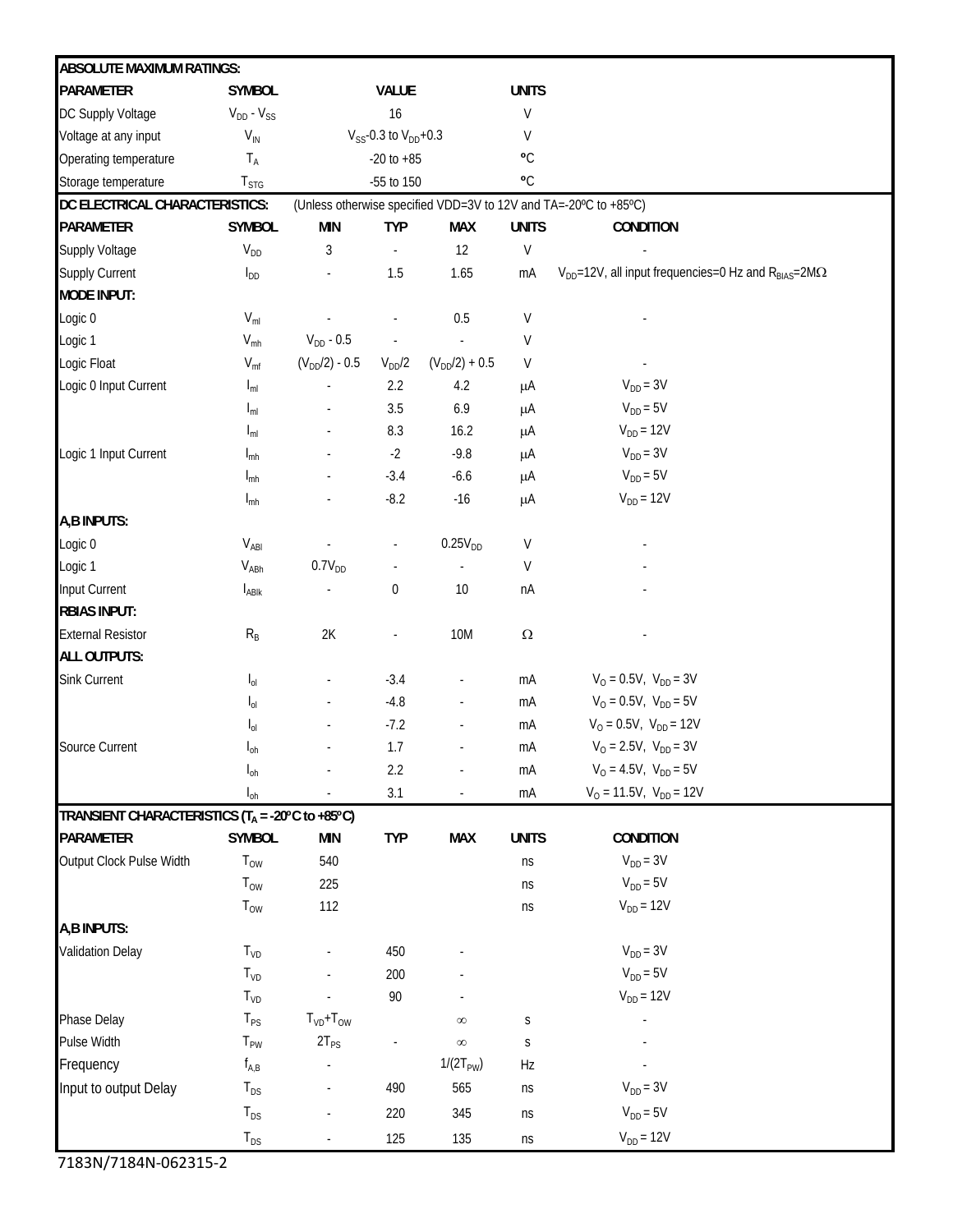